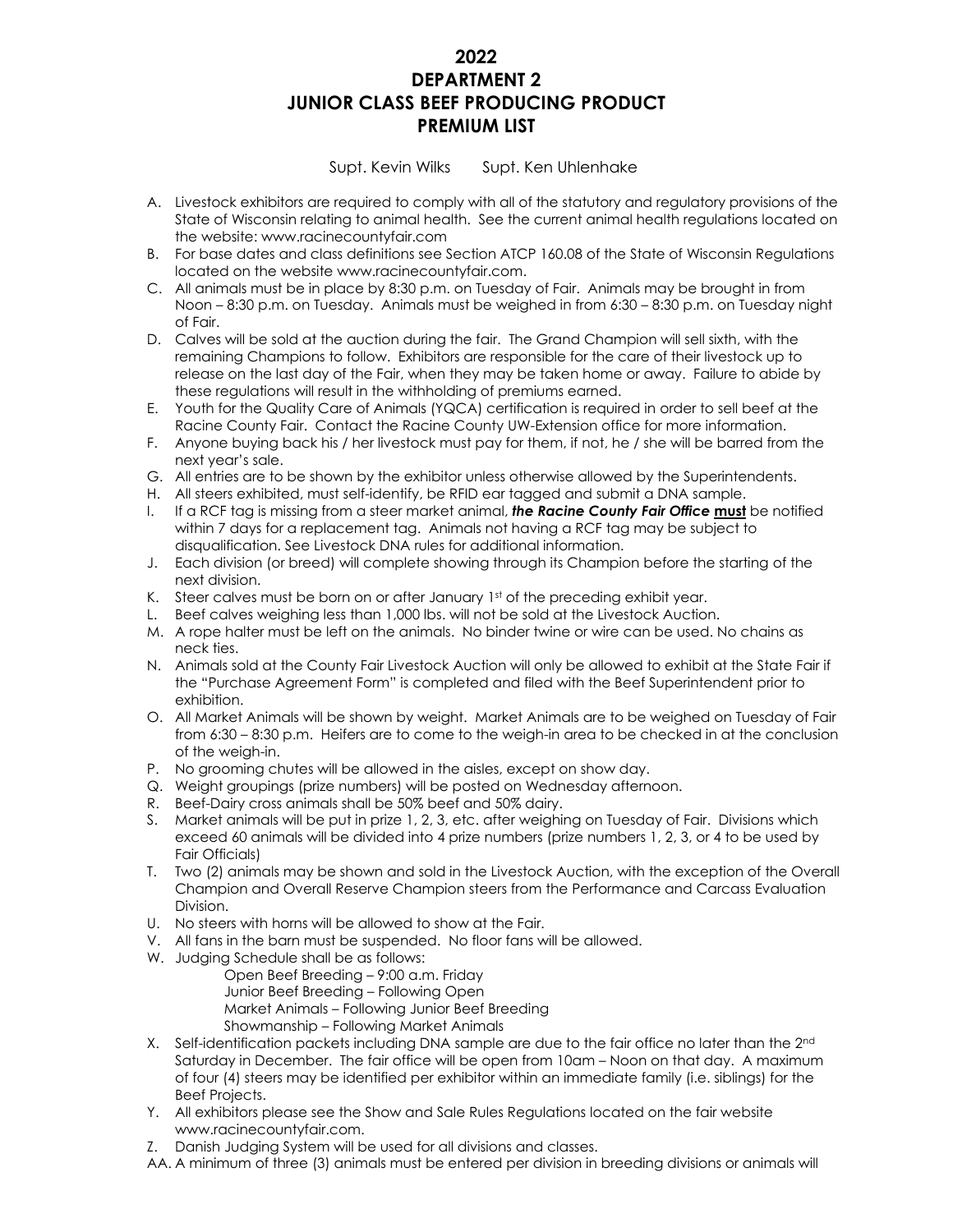be shown in the Any Other Breed Division.

- BB. If there are at least 3 beef market animals, they will be shown in their specific breed class and not in Any Other Breed Division.
- CC.Beef market animals must display correct corresponding breed characteristics per Breed Association. All animals subject to review of the Beef Committee.
- **DD. Beginning in 2023, Market Animals are not required to be identified by Breed at DNA Turn-in in December. All purebred animals MUST provide breed papers and proof of Tattoo at Fair Weigh-In with the exception of Dairy (Div. 1), Beef/Dairy Cross (Div. 2), and Beef Cross (Div. 12) animals. If purebred papers are not provided, the animal will be shown in the Beef Cross division (Div. 12).**
- **EE. Beginning in 2023, Purebred breeding heifers MUST provide breed papers and proof of Tattoo at fair check in. If purebred papers are not provided, the animal will show in the commercial division.**
- FF. Any disputes will be settled at the discretion of the beef committee.
- GG. If a tragic event occurs and an animal is unable to be shown between December and April 1st of the current exhibition year, a replacement steer that was tagged in December may be used at the discretion of the Beef Committee. The replacement steer will be dropped one (1) ribbon placing and will not be eligible for any further awards (i.e. Champion or Grand Champion)
- HH. Animals that are shown in the Junior Division CANNOT be shown in the Open Division.

**DO NOT list a division,** divisions will be established at Tuesday Weigh-In

Entry Examples:

| If Showing 1 Market Animal: |
|-----------------------------|
|-----------------------------|

| Dept | <b>Division</b> | Class <sub>1</sub> | <b>Description</b> |
|------|-----------------|--------------------|--------------------|
|      |                 |                    | Market Animal      |

If Showing 2 Market Animals:

| Dept. | <b>Division</b> | Class | Description   |
|-------|-----------------|-------|---------------|
|       |                 |       | Market Animal |
|       |                 |       | Market Animal |

#### **Market Animals**

Red - \$7.00 White - \$6.00 Pink - \$5.00

**Division Breed Division Breed** | Dairy Steer **7** | Maine Anjou Beef / Dairy Cross **8** Shorthorn Angus **9** Shorthorn Plus Charolais **10** Simmental Chianina **11** Any Other Breed Hereford **12** Beef Cross

| Class No. | <b>Entry</b>       |
|-----------|--------------------|
|           | Animal<br>Market . |

#### **Beef Breeding Animals**

| <b>Division</b> | <b>Breed</b>    | <b>Division</b> | <b>Breed</b>    |
|-----------------|-----------------|-----------------|-----------------|
| 13              | Angus           | 17              | White Parks     |
| 14              | <b>Hereford</b> | 18              | Any Other Breed |
| 15              | Shorthorn       | 19              | Commercial      |
| 16              | Simmental       |                 |                 |

| Class No. | <b>Entry</b>                                               | Premiums |  |  |
|-----------|------------------------------------------------------------|----------|--|--|
|           | Heifer Calf, Junior - Born after Jan. 1 of<br>exhibit vear |          |  |  |
|           | Heifer Calf, Senior – Born between Sept                    |          |  |  |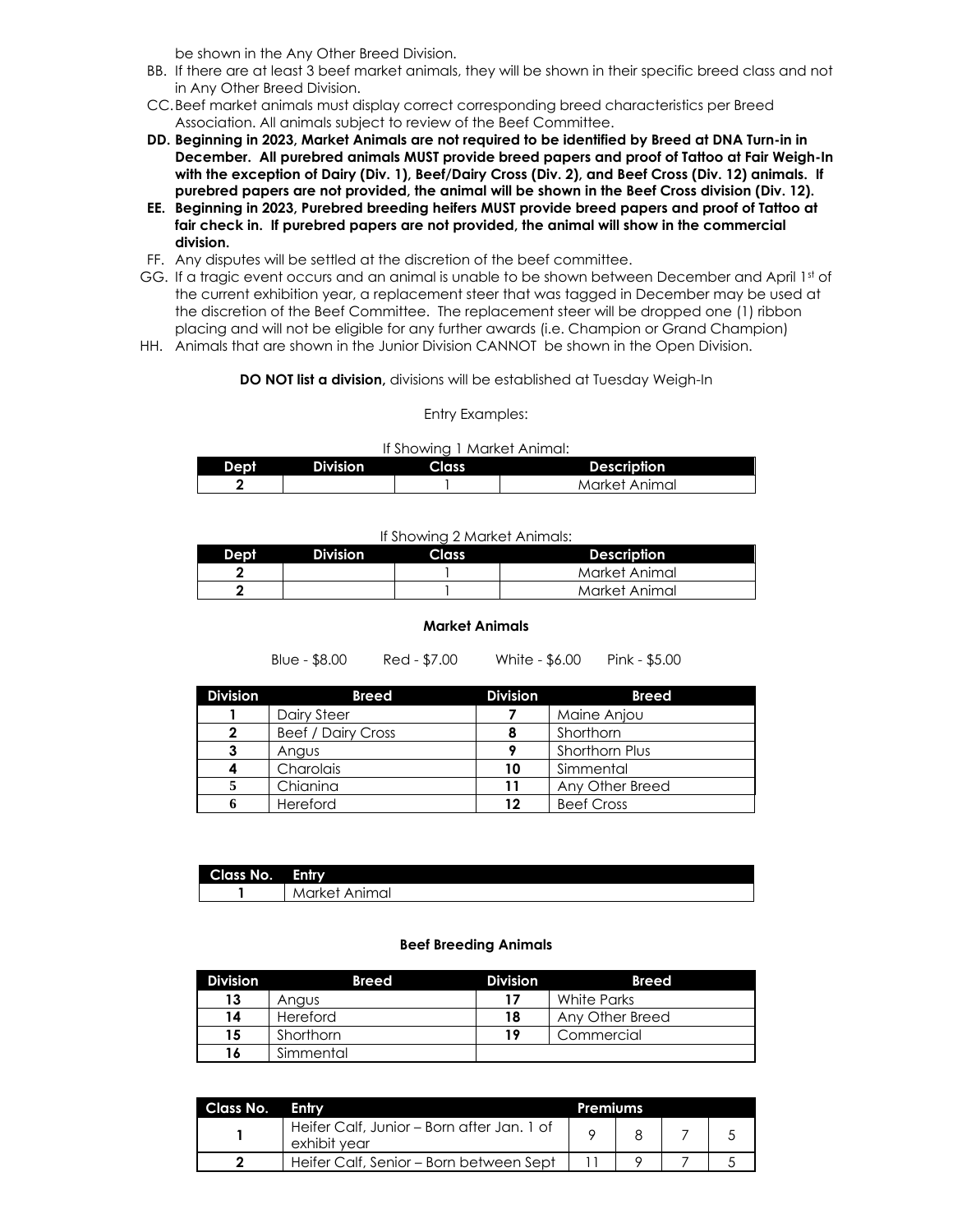|   | 1 and Dec 31 of preceding year                                                                           |   |  |  |
|---|----------------------------------------------------------------------------------------------------------|---|--|--|
|   | Heifer Calf, Summer Yearling - Born<br>between May 1 and Aug 31 of<br>preceding year                     |   |  |  |
|   | Heifer, Junior Yearling - Born between<br>Jan 1 and Apr 30 of preceding year                             |   |  |  |
| 5 | Heifer, Senior Yearling - Born between<br>Sept 1 and Dec 31 or 2 <sup>nd</sup> year<br>preceding exhibit |   |  |  |
|   | Cow, with Junior Calf                                                                                    | 8 |  |  |
|   | Pair of Calves                                                                                           |   |  |  |

**CHAMPION COW & CALF PAIR RIBBON**

# **CHAMPION HEIFER RIBBON & J. HANSON MEMORIAL PLAQUE**

## **Division 20 – Showmanship**

Danish Judging System Required of All Beef Exhibitors

Blue - \$3.00 Red - \$2.50 White - \$2.00 Pink - \$1.50

| Class No. Entry |                                        |
|-----------------|----------------------------------------|
|                 | Showmanship Contest, 16 Years & Older  |
|                 | Showmanship Contest, 14 - 15 Years Old |
|                 | Showmanship Contest, 12 - 13 Years Old |
|                 | Showmanship Contest, 10 - 11 Years Old |

Members will be judged on same criteria as Dairy Showmanship

Cash Showmanship Awards will be sponsored by Prime Ag

The Racine County Farm Bureau and Rural Insurance are contributors of trophies for first-place winners in the Junior, Intermediate, and Senior Showmanship in Division 19.

The WPHA Women – Pollettes will present awards to the top showman of the Polled Hereford or Hereford cattle in the youth organizations which include 4-H and FFA in the Junior, Intermediate, and Senior Divisions.

### **Division 21 – Performance and Carcass Evaluation**

Live Carcass Judging – Date and Time will be announced when determined Weigh-In will be held upon arrival to live carcass judging.

Carcass Evaluation Judging – Date and Time will be announced when determined.

### Danish Judging System

### $RUIES:$

- A. This class is open to any Junior Exhibitor currently enrolled in the 4-H, FFA Beef Project, or a member of a recognized breed association approved by the fair.
- B. All exhibitors are required to pre-register. Pre-registration will be open October 15 through November 1. Pre-registration will be on a first come, first serve basis until all slaughter appointment slots are filled. Registration will be limited to one (1) beef carcass animal per immediate family. If any additional slots remain available, the committee will determine how they are filled. Exhibitors must also submit proper entry through the Fair at the time of entry deadline.
- C. Straight beef, dairy, dairy / beef crosses, or heifers will be permitted to enter this class. All heifers must meet all existing health regulations.
- D. If the RCF tag falls out a committee member **must** be notified within seven (7) days to have the tag put back into the animal.
- E. All animals must come to the live show with the proper RFID tag. Untagged animals may be subject to disqualification.
- F. Steers / Heifers will be weighed and judged as a pre-fair event.
- G. Steers / heifers must weigh at least 1,000 lbs. on live weigh-in day in July to qualify for Champion or Reserve Champion.
- H. Animals must be shown by the Junior Exhibitor, owning the animal, unless otherwise allowed by the Committee in charge of this division.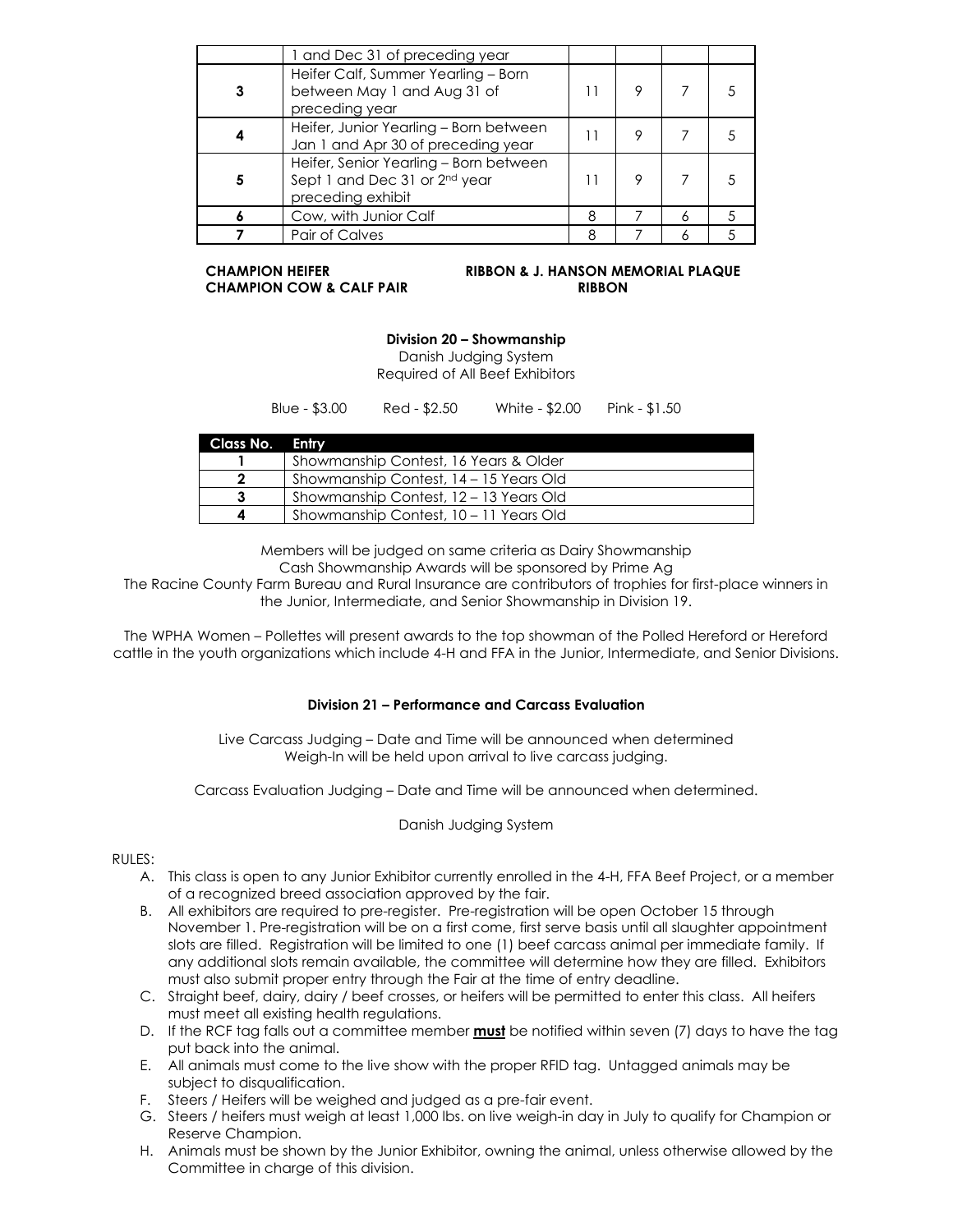- I. Animals must be owned and under the daily care of the Junior Exhibitor, at the Exhibitor's residence or residence listed on the care and housing statement.
- J. Following the live judging day, transportation will be provided for the animals to be trucked to a local predetermined locker plant.
- K. The exhibitor and / or their parent / legal guardian must be in attendance at the discussion of the grading process at a date and time to be announced, unless otherwise allowed by the Committee in charge of this division.
- L. Special recognition will be given to Champion and Reserve Champion.
- M. Placing criteria will be handed out at the pre-fair weigh-in.
- N. Carcass animals will be evaluated and ranked by carcass merit by a carcass judge using current industry standards.
- O. The Champion and Reserve Champion will be sold as a Bonus Animal on a "live weight" per pound basis at the Livestock Auction.
- P. The live portion of this class is a no fit show. They may only be clipped (head, tail, and belly), washed, dried, and brushed. All animals violating this rule will be disqualified from the entire carcass contest.
- Q. All animals will be shown live at one time (together). Class will not be divided by breed or weight.
- R. Each entry will be assessed a \$5.00 entry fee which must be paid at the December DNA turn in. No late entries will be accepted. The entry fees will be used as money awards paid back to the exhibitors.
- S. The entry fees will be distributed as follows:
	- a. The top ¼ of the division **except Champion and Reserve Champion** will divide equally 40% of the prize money.
	- b. The  $2^{nd}$  % of the division will divide equally 30% of the prize money.
	- c. The 3rd ¼ of the division will divide equally 20% of the prize money.
	- d. The  $4<sup>th</sup>$  1/4 of the division will divide equally 10% of the prize money.
- T. Exhibitors are responsible for slaughter cost or finding a buyer for their carcass animal if their animal is not chosen as the Champion or Reserve Champion. All exhibitors should have the name and phone number of the buyer at the live judging.
- U. Any disputes will be settled by the judge and / or the carcass committee.

| Blue - \$6.00 | Red - \$5.00 | White - \$4.00 | Pink - \$3.00 |  |
|---------------|--------------|----------------|---------------|--|
|---------------|--------------|----------------|---------------|--|

**Class No. Entry 1** Carcass Animal

**CHAMPION RIBBON & TROPHY RESERVE CHAMPION RIBBON & TROPHY**